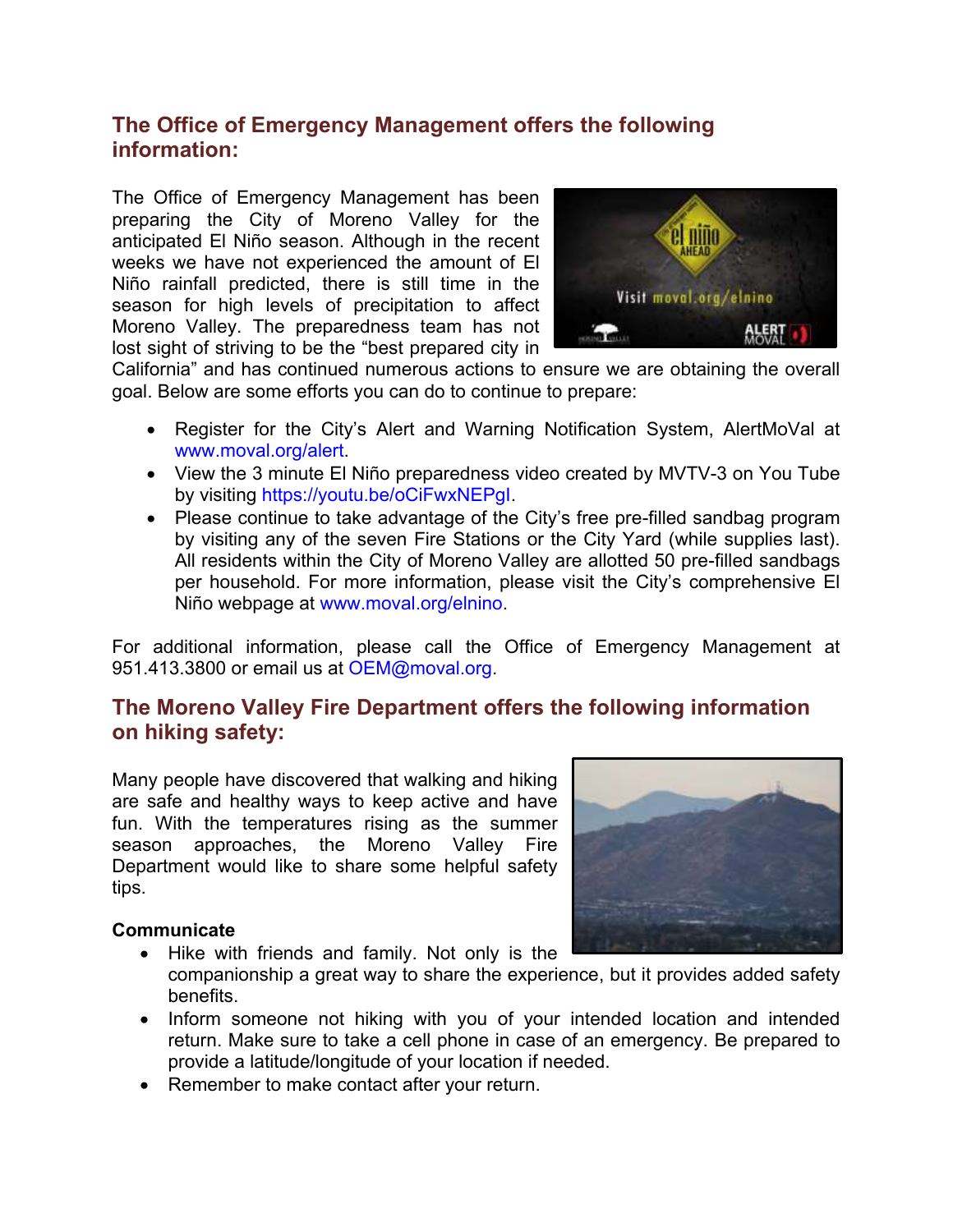

## **Stay Hydrated – Prevent heat-related illnesses**

• Pack water/drinks, snack bars, or other easily carried foods.

 Drink fluids (non-alcoholic) often. Don't wait until you're thirsty to drink

• Don't drink liquids that contain alcohol or large amounts of sugar; these actually cause you to lose more body fluid.

• Avoid very cold drinks as they can cause

stomach cramps.

Be aware of your limitations and be cautious not to overexert yourself.

## **Stay on the trails**

- Trails are there for your safety. Walking off-trail can increase your chances of suffering an injury or even getting lost.
- If you encounter wildlife on the trail, keep your distance and back away slowly. DO NOT run.
- Be aware of your surroundings. Remember, although the sights are beautiful, you share the mountains with other wildlife and plants.
- Be aware of the elements. Check the weather before you set out and pack clothes accordingly.

# **The Moreno Valley Fire Department offers the following information:**



With the summer season approaching and temperatures rising, so do the incidences of snake sightings and injuries. The Moreno Valley Fire Department would like to share some important safety tips about snakes, particularly rattlesnakes which are common to Southern California.

#### **Snake Facts:**

- Snakes can strike at a distance up to one-half their body length.
- A snake can still bite if its head has been separated from its body.
- A rattlesnake doesn't always provide a "warning" by rattling before striking.
- Snakes will also hide in shoes left outside, so always check shoes or boots before wearing.

#### **What can I do to keep snakes away from my house?**

- Keep grass and vegetation in your yard cut short.
- Trim shrubs and bushes so you can see the ground under them.
- Remove piles of debris, including branches, leaves, boards and logs, as these provide hiding and nesting places for many kinds of snakes.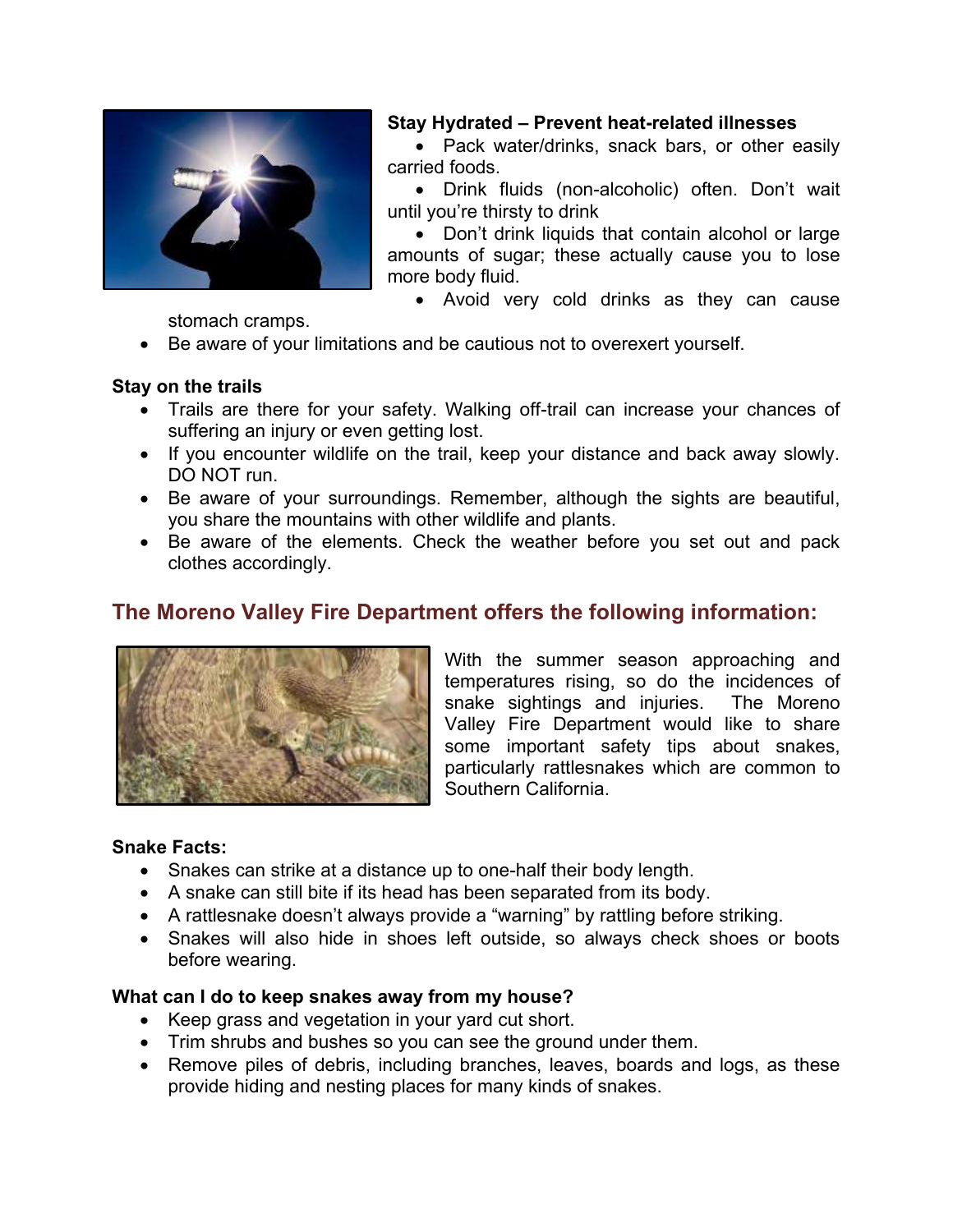## **What do I do if I see a snake?**

- Walk! Do not run away from the snake. Take two steps backward and watch where the snake goes, then calmly turn around and leave the snake alone.
- $\bullet$  It is recommended to contact a professional to remove the snake.
- Do not kill the snake.
- If safe to do so take a picture, so that a professional can provide you with positive identification.

## **What should I do if bitten by a snake?**

- Remain calm, and remove yourself from the area immediately.
- Call 911 and seek medical attention immediately.
- If you know or suspect the snake is venomous, remove any constricting jewelry, watches, clothing, etc.
- Keep the victim and/or injured limb still as you would a strain or break.



- Clean the bite area thoroughly (however, do not suck the venom from bite).
- Do not apply ice; do not use a tourniquet, and never cut on the fang marks.

#### **Tips to keep your pets safe:**

- Get your dog the rattlesnake vaccine. Pets make great hiking companions but it is important to keep them safe as well. The vaccine will help reduce/delay the effects of the venom if they are bitten by a rattlesnake. Ask your vet about the rattlesnake vaccine.
- Keep your pet on a 6 foot leash. Keeping your dog from wandering too far can help you and your companion escape safely if needed
- Avoid rocky or dense brush. Staying on the trails and avoiding rocky or dense brush will allow you to see ahead and avoid any areas as needed.
- If you or your pet encounters a snake, walk away slowly!
- If your pet is bitten, they will need immediate veterinary care. Make sure to immobilize your pet and keep them as quiet as possible, the more your pet moves the quicker the venom will circulate through their body.

# **The Moreno Valley Fire Prevention Bureau offers the following information regarding hazard abatement:**



The summer of 2015 was reportedly one of the most devastating years for wildland fires since 1960. California firefighters responded to 6,335 wildland fires that destroyed approximately 307,598 acres of land. Due to the continuing drought, it is anticipated that California will continue to experience an